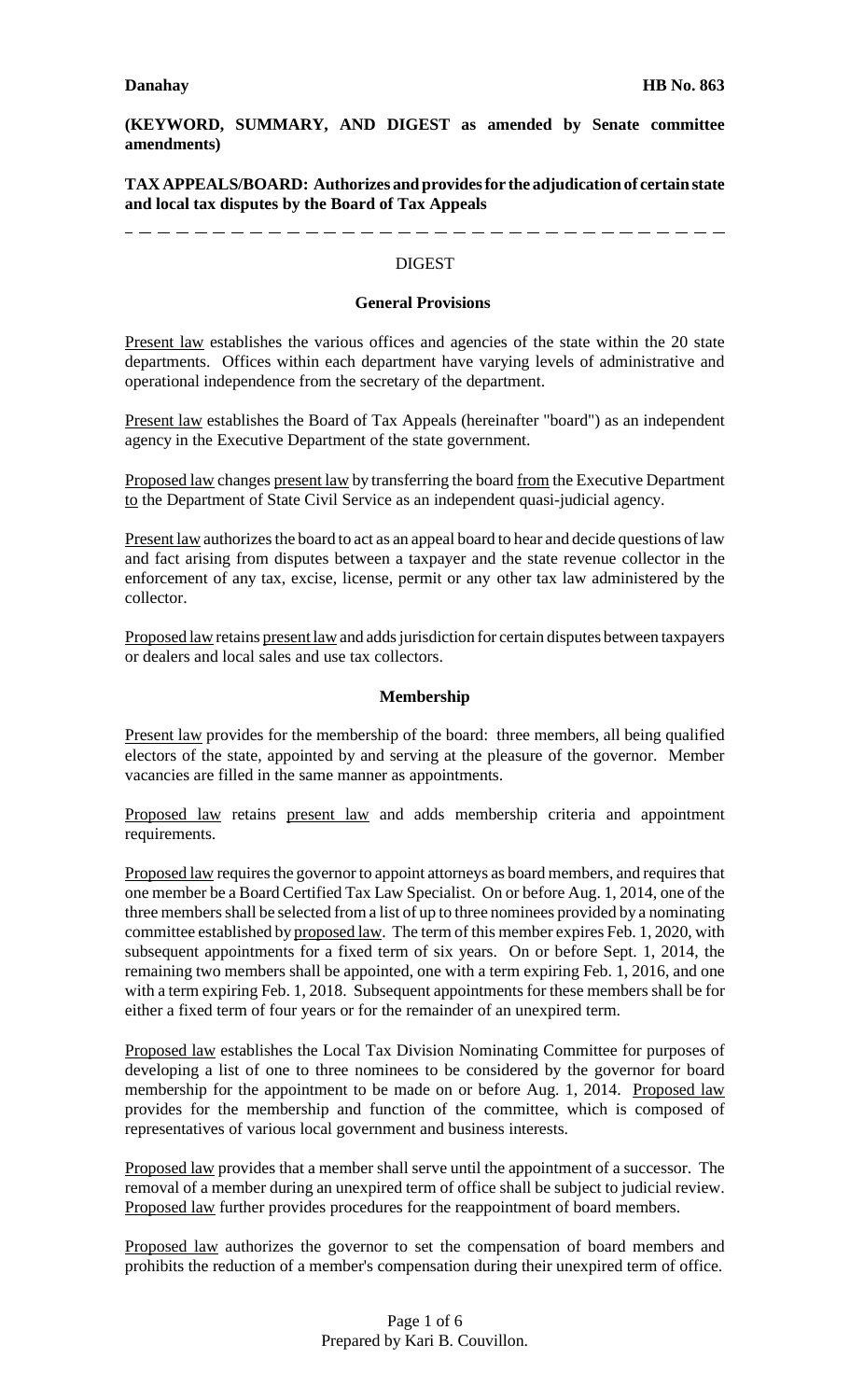Proposed law provides with respect to the terms of office of members serving on the board on the effective date of proposed law.

### **Administration**

Present law authorizes the levy of a 4% state sales tax in lieu of any sales tax which would be levied by a local political subdivision. It is levied on mail order and internet vendors who engage in regular or systematic solicitation in the state by the distribution of advertising, or by means of print, radio, or television media, including but not limited to television shopping channels, by mail, telegraphy, telephone, computer database, cable, optic, microwave, or other communication system. The money is transmitted by the secretary of the Dept. of Revenue to each parishes' central local sales and use tax collector for distribution on a pro rata basis to each political subdivision within the parish which levies a sales and use tax or receives a portion of the proceeds of a parishwide levy.

Proposed law inserts language for annual interagency transfer of \$132,000 to the Department of Civil Service, Board of Tax Appeals to be expended for the Local Tax Division, and distributes tax proceeds to the central local sales and use tax collector, or to the parish governing authority, according to population. Proposed law further specifies that the amount to be transferred to the Board of Tax Appeals shall be increased by \$5,000 on July 1, 2015, and on the first day of each of the four subsequent fiscal years when the amount distributed in the fiscal year immediately preceding that date actually exceeds the amount distributed in FY14. Funding shall be distributed within the first 30 days of each fiscal year, and the Board of Tax Appeals may retain all funds transferred.

Proposed law adds two members appointed by the Louisiana Sheriff's Association to the sales and use tax commission which advises the secretary with regards to the above tax.

Present law provides for the domicile of the board and the conduct of its hearings.

Proposed law authorizes the voluntary recusal of a board member from any proceeding in which he cannot accord a fair and impartial hearing in the same manner as provided for judges by the Code of Civil Procedure. Proposed law provides for procedures governing the instance where a party other than a board member requests the recusal of a board member. Proposed law further provides that the remainder of the board may adjudicate a case if a board member is recused, and provides that if all board members are recused then a retired judge may be appointed to adjudicate a case as an ad hoc judge for the board.

Proposed law retains present law and adds an authorization for board hearings by telephone, video conference, or similar communication equipment if the case involves a state collector and such a hearing is requested by the taxpayer, or with the consent of all parties. Further, in a matter involving only local taxing authorities in a single parish and upon the motion of the local collector, a hearing may be held in that parish at the facilities of a local court. Expenses for such a hearing may be taxed as costs.

Present law grants the board discretion to issue written reasons with its decisions.

Proposed law retains present law and adds a requirement for the issuance of written reasons for judgment upon the request of any party. All written reasons shall be published on the board's website.

Present law authorizes rulemaking by the board and provides an exemption for the board from the Administrative Procedure Act. Present law also provides certain exceptions to the exemption.

Proposed law adds a requirement that any rule related to a fee be subject to legislative and gubernatorial oversight and veto in accordance with the Administrative Procedure Act.

Proposed law provides that legislative oversight of rules promulgated by the board shall be performed by the House Committee on Ways and Means and the Senate Committee on Revenue and Fiscal Affairs.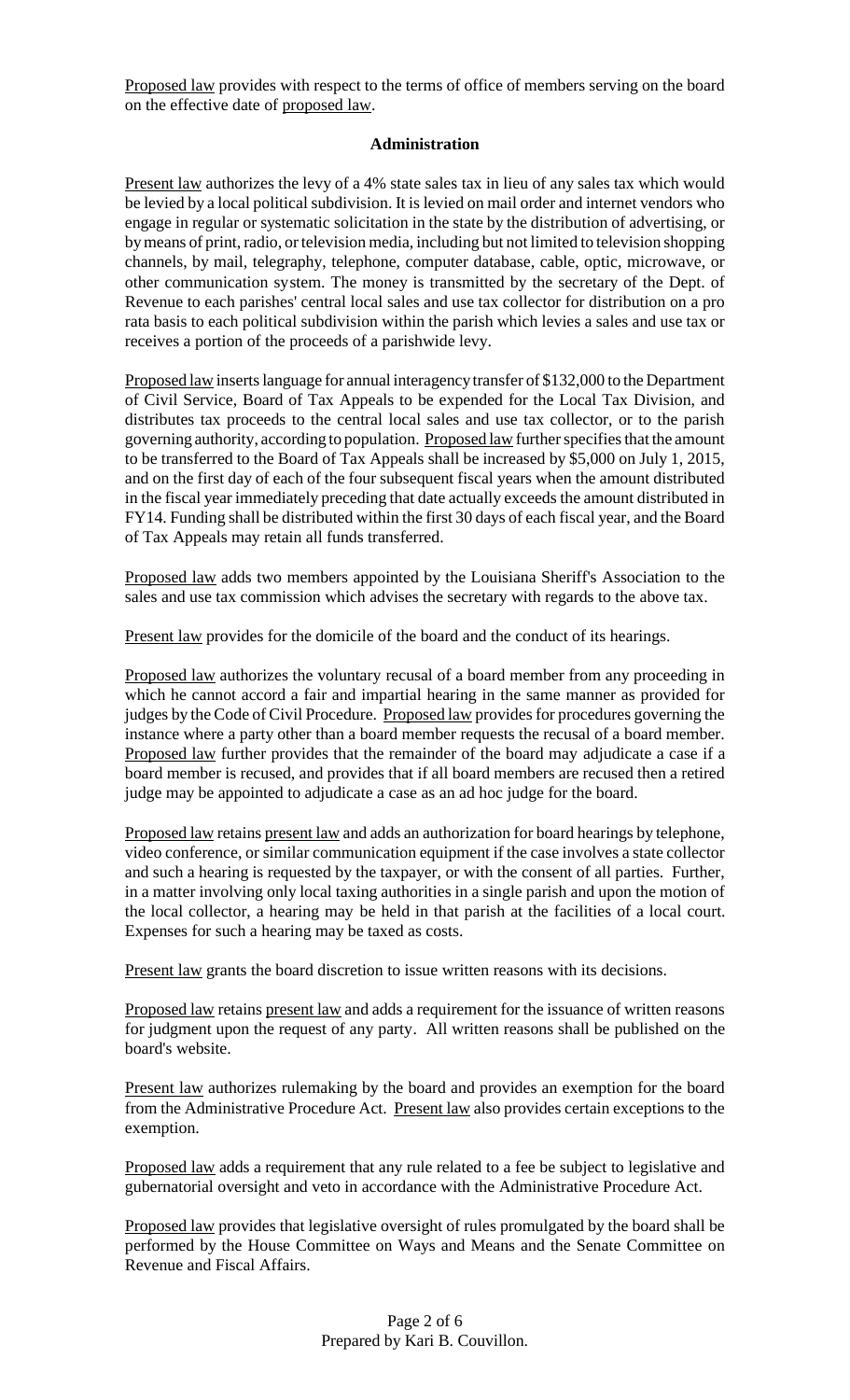Proposed law provides that the board member appointed at the recommendation of the Local Tax Division Nominating Committee shall be the hearing judge for cases designated for hearing in the Local Tax Division. Requires the "additional compensation" of the hearing judge to be equivalent to the compensation provided by the state for a part-time city court judge.

Proposed law further establishes procedures for the designation of cases for hearing in the Local Tax Division and authorizes a local collector to elect by affidavit to have all cases involving that collector be heard in the Local Tax Division.

Proposed law establishes procedures and requirements for the filing of petitions and issuance of notices and decisions with respect to hearings for the redetermination of an assessment, consideration of a payment under protest petition, determination of an overpayment, or appeal of a denial of or inaction on a refund claim. The board is prohibited from ruling on the constitutionality of a statute or ordinance, and provides for the transfer of cases to the applicable district court.

Proposed law provides conditions and limitations on the consolidation of cases by the board, particularly with respect to cases involving local collectors.

Present law establishes district court jurisdiction for appellate review of a decision of the board, with determination of the particular court being governed by the domicile of the taxpayer or as stipulated by all parties.

Proposed law changes present law by changing the appellate jurisdiction from a district court to a court of appeal. Proposed law further provides that the appeal in a local case shall be to the court of appeal for the parish of the local tax collector.

Present law grants the board approval authority for waivers of penalties in matters involving the state collector.

Proposed law retains present law and adds an exclusion from the board's jurisdiction for any review of a penalty waiver or other discretionary function of a local collector.

# **Jurisdiction over local sales and use tax disputes**

Present law establishes the Uniform Local Sales Tax Code which applies in the assessment, collection, administration, and enforcement of the sales and use tax of any local taxing authority.

Present law provides that present law governing the assessment, collection, administration, and adjudication of local sales and use tax shall be interpreted by the courts of La. to have the same meanings as those provisions of present law regarding state sales and use tax assessment, collection, administration, and adjudication.

Proposed law expands the board's jurisdiction to include questions of law and fact arising from disputes and controversies between a taxpayer or dealer and a collector of local sales and use tax. Proposed law further provides that the board shall interpret provisions of present law governing the assessment, collection, administration, and adjudication of local sales and use tax in the same manner as courts of La.

Present law provides with respect to the remedies available for the resolution of disputes between taxpayers or dealers and collectors regarding assessments and refunds. Present law provides that a request for a mandatory arbitration proceeding may be exercised by a taxpayer or dealer in specific circumstances.

Proposed law removes arbitration as a remedy for a taxpayer or dealer and instead provides for an appeal to the board for redetermination of an assessment or overpayment at issue, or a resolution of the dispute.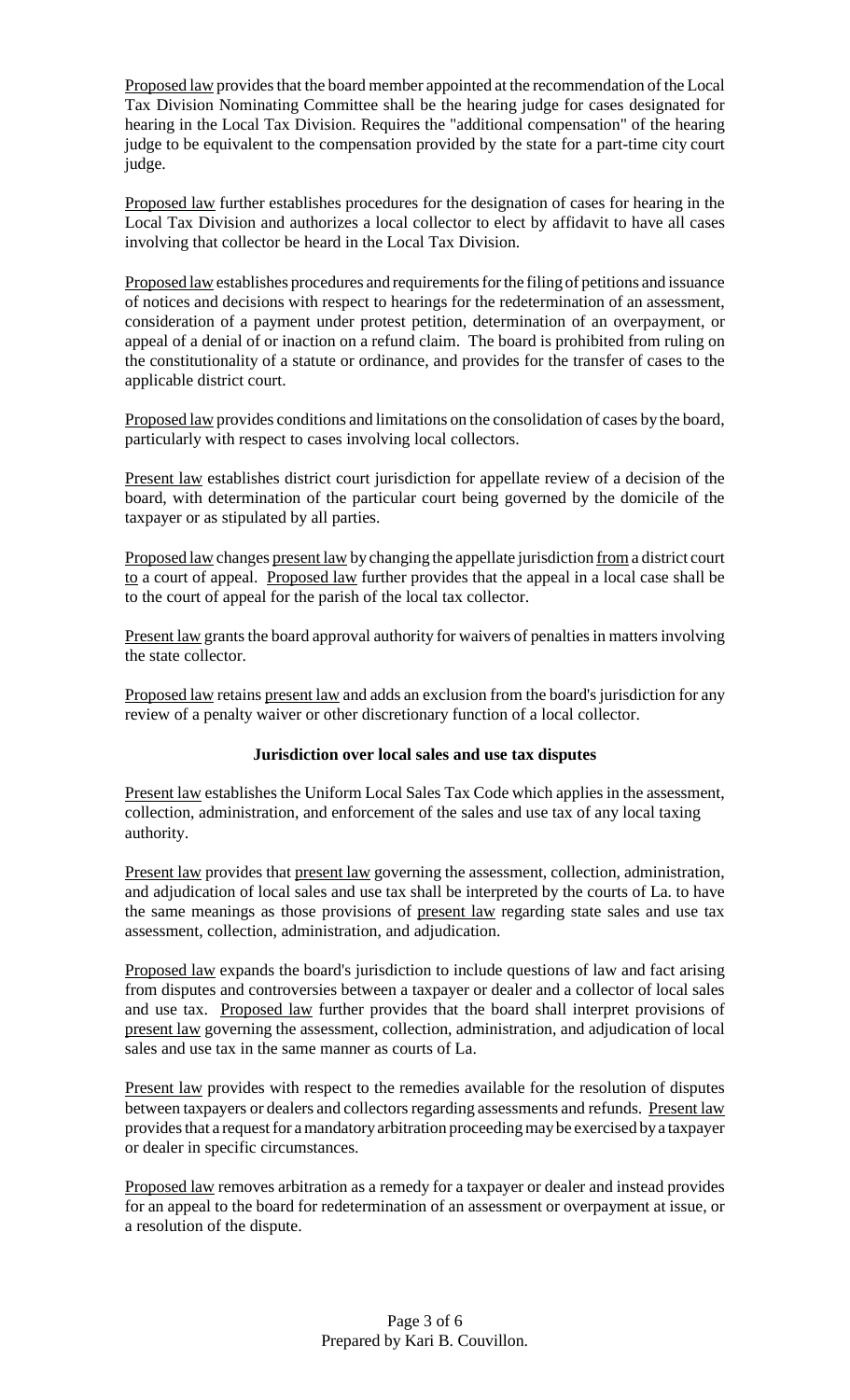Present law authorizes a local collector to choose to either collect taxes by assessment, or by filing a suit or summary proceeding in a district court.

Proposed law retains present law.

Proposed law prohibits a taxpayer who fails to file a return or report to appeal their assessment to the board unless the tax was paid to another parish with a timely refund request.

Present law provides that a taxpayer may pay a disputed tax under protest and then file suit in district court within applicable deadlines for a full adjudication of any and all questions in the enforcement or legality of any tax or method of enforcement.

Proposed law retains present law and adds a petition to the board as an optional additional legal remedy for the adjudication of such questions.

Present law provides district court jurisdiction as the venue for a dispute over a collector's disallowance or inaction concerning a taxpayer's refund request.

Proposed law changes present law for the venue for such disputes from a district court to the board.

Present law provides for the interruption of the prescriptive period of a tax by the filing of a pleading in a court by any party.

Proposed law retains present law and adds provisions for the filing of a pleading with the board by any party as means of interrupting prescription.

Proposed law retains present law and adds such actions to the board's jurisdiction.

Present law provides that an appeal of an assessment pending in a district court shall not delay the filing of an assessment by the collector for taxes owed by a taxpayer in bankruptcy.

Proposed law retains present law and provides that an appeal pending before the board shall not delay the filing of an assessment for taxes owed by a taxpayer in bankruptcy.

Present law provides for an appeal to a court for redetermination of an assessment for a taxpayer whose property is subject to distraint and sale due to a suspicion by the collector that the collection of the tax is in jeopardy and who has paid the assessment.

Proposed law changes present law by changing the authority for redetermination of the jeopardy assessment from a district court to the board.

Proposed law establishes transitional provisions governing the disposition of cases pending before an arbitration panel, the transfers of cases between district courts and the board, and certain cases filed with the board prior to Jan. 1, 2015.

Effective on July 1, 2014, if House Bill No. 798 of this 2014 R.S. is enacted and becomes effective.

(Amends R.S. 36:801.1(A) and R.S. 47:302(K)(6) and (7), 337.2(D), 337.45(A)(1) and (B), 337.48(A), 337.51(A), (B), and (C)(2), 337.53(C), 337.54, 337.63(A)(1) and (2), (B), and (D), 337.67(B)(3), (C)(3), and (D)(2), 337.77(F), 337.81(A)(2) and (C), 337.86(E)(2)(a), 337.101(A)(2)(a), 1401, 1402, 1403(A) and (B), 1410, 1413, 1431, 1432, 1436, 1437, and 1451 and R.S. 49:967(A) and 968(B)(9); Adds R.S. 36:53(J) and R.S. 47:337.2(A)(1)(c), 337.77(G), 337.81.1, 337.86(E)(1)(d), 1407(3), 1414(E), 1417, 1418, and 1419;repealsR.S. 36:4(B)(1)(p) and R.S. 47:337.51.1 and 337.101(A)(2)(c), (B), and (C))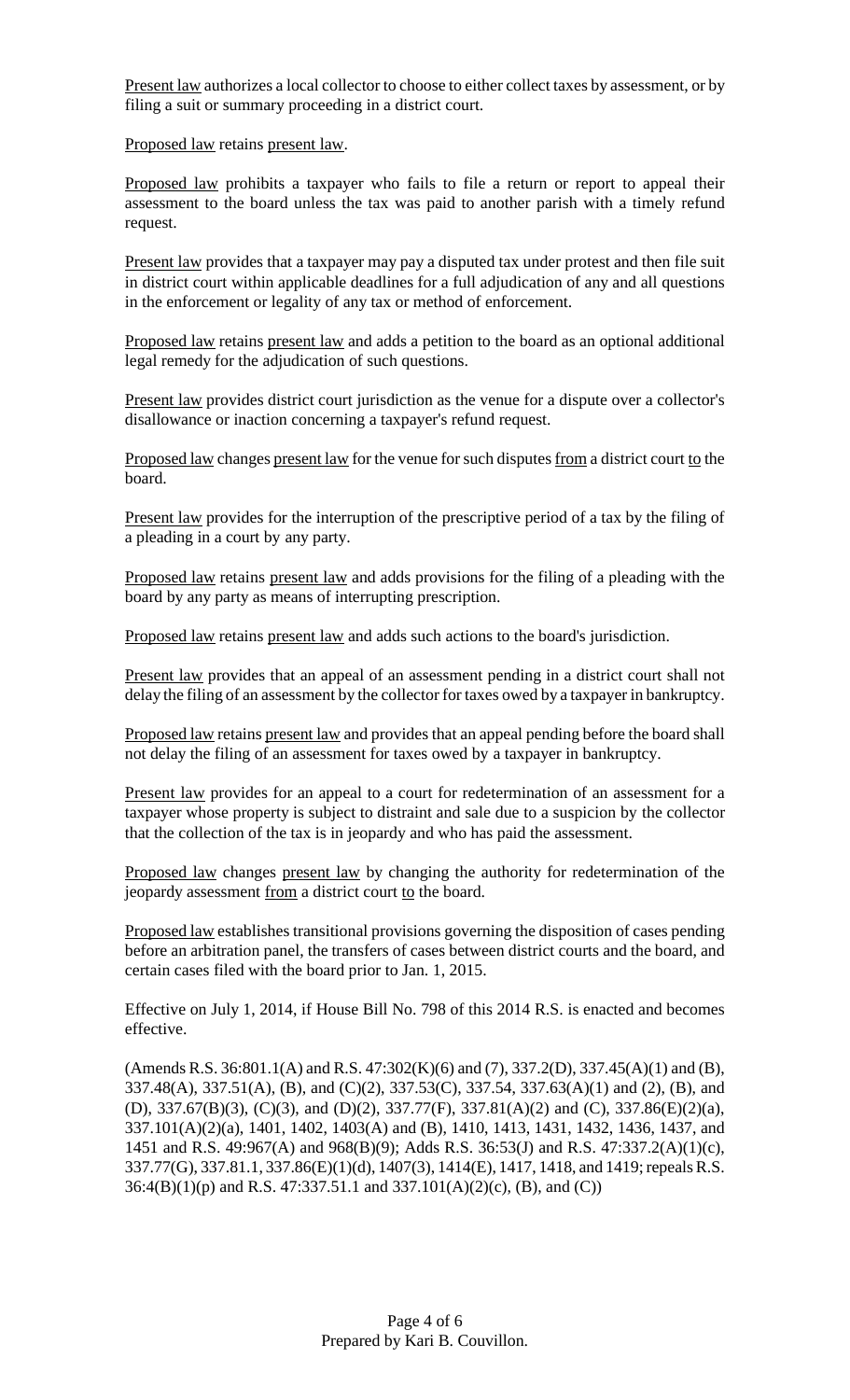Committee Amendments Proposed by House Committee on Ways and Means to the original bill.

- 1. Added methods for the filing of local sales and use tax disputes with the Board of Tax Appeals.
- 2. Added provisions governing the function and administration of the Local Tax Division, particularly with respect to the hearing judge and procedures for designation of cases to be assigned to the division.
- 3. Added requirement that written reasons for judgment be provided at the request of any party.
- 4. Added conditions and procedures for the recusal of board members.
- 5. Added provisions of the Administrative Procedure Act governing the board and removes certain exceptions to exemptions, and adds provisions for rules oversight by the House Committee on Ways and Means and the Senate Committee on Revenue and Fiscal Affairs.
- 6. Added transitional provisions relating to certain claims filed with the board prior to Jan. 1, 2015.

House Floor Amendments to the engrossed bill.

1. Changed the references for the filing of a "claim" with the board to the filing of a "petition" with the board.

## Summary of Amendments Adopted by Senate

Committee Amendments Proposed by Senate Committee on Revenue and Fiscal Affairs to the reengrossed bill

- 1. Adds two members appointed by the Louisiana Sheriff's Association to the sales and use tax commission which advises the secretary regarding the distributions of the 4% in lieu sales tax on Internet and mail order sales.
- 2. Increases from \$120,000 to \$132,000 the amount dedicated to the Board of Tax Appeals from the in lieu sales tax on mail order and Internet sales and increases that amount by  $$5,000$  on July 1, 2015, and on the first day of each of the 4 subsequent fiscal years when the amount collected and distributed in the fiscal year immediately preceding that date actually exceeds the amount collected and distributed in FY 2013-14.
- 3. Creates the Board of Tax Appeals Expense Fund comprised of dedicated and self-generated money of the Board of Tax Appeals which are subject to appropriation exclusively for support of the board and its Local Tax Division, which amounts are specifically not subject to any mid-year freeze or reduction without the approval of the Joint Legislative Committee on the Budget. All appropriation of money in excess of \$25,000 must be available for expenditure exclusively for purposes of the Local Tax Division.
- 4. Authorizes taxing as costs the cost of a hearing judge in a hearing on a matter involving only local taxing authorities from a single parish.
- 5. Provides that a member of the board is eligible for any assignment or appointment made pursuant to Const. Art, V, Sec. 5, and ad hoc service pursuant